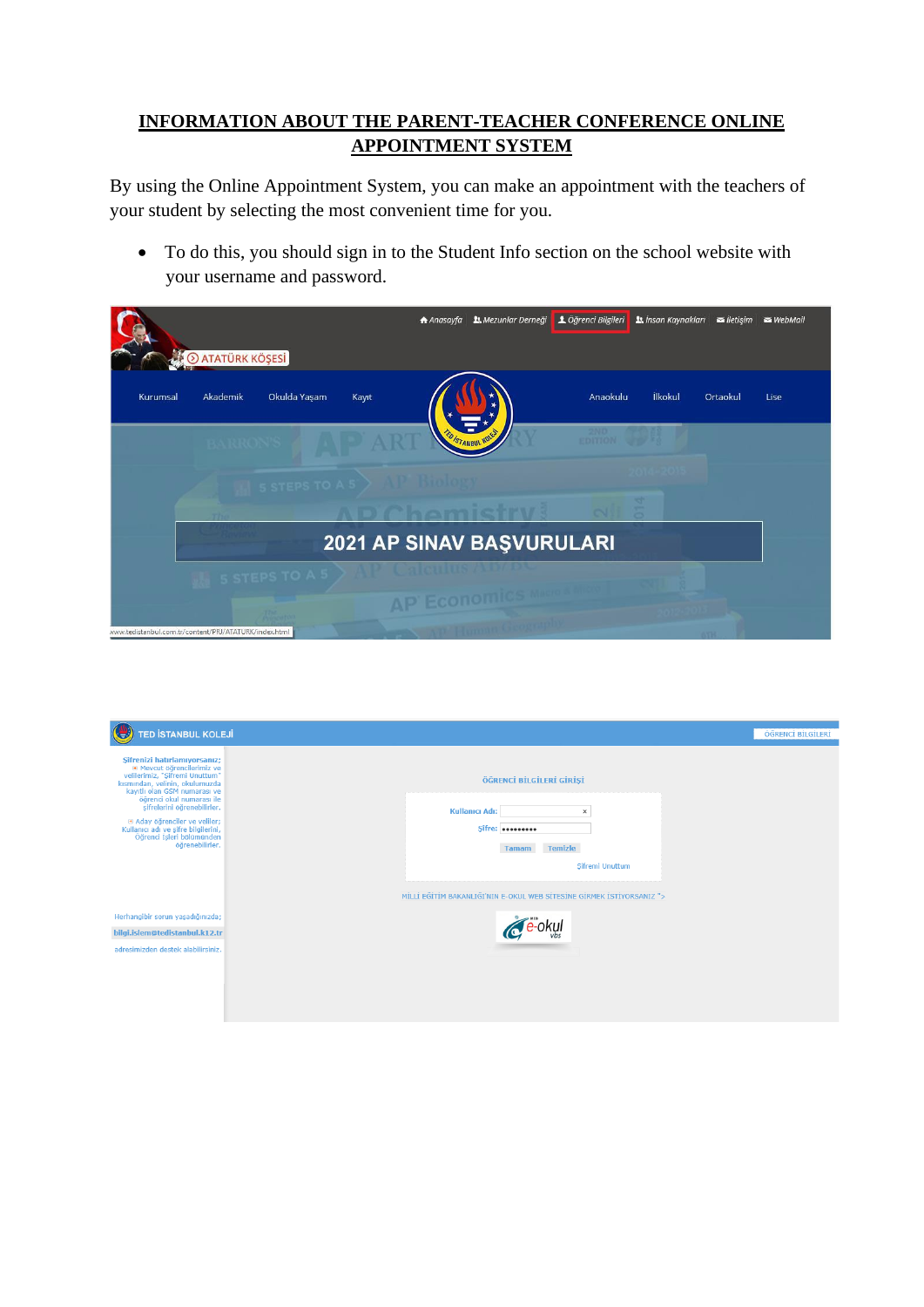• You can sign in to the Parent-Teacher Conference Online Appointment System by clicking the Online Appointment System button on the Student Info page.

| $\bigcirc$<br>TED İSTANBUL KOLEJİ Ana Sayfa |                          |                   |                                               | ₩                              |                 | <b>OTURUMU KAPAT</b>             |
|---------------------------------------------|--------------------------|-------------------|-----------------------------------------------|--------------------------------|-----------------|----------------------------------|
|                                             | Veli<br><b>Bilgileri</b> | Online<br>Randevu | <b>Karne</b><br><b>Ders</b><br><b>Notlari</b> | Ders ve<br>Öğretmen<br>Listesi | Yemek<br>Menüsü | <b>Akademik</b><br><b>Takvim</b> |
|                                             |                          |                   |                                               | <b>DUYURULAR</b>               |                 |                                  |
| Numara:                                     |                          |                   |                                               |                                |                 |                                  |
| $\sim$<br>Adı:                              |                          |                   | <b>9 UZAKTAN ÖĞRETİM PROGRAMLARI</b>          |                                |                 |                                  |
| Soyadı:                                     |                          |                   | <b>E COVID-19 DUYURULARI</b>                  |                                |                 |                                  |
| Okul:                                       |                          |                   |                                               |                                |                 |                                  |
| Sinif/Sube:                                 |                          |                   |                                               |                                |                 |                                  |

• You will be able to see your student's teachers and their weekly schedule as well as your past appointments.

|     |                    | Öğretmen-Veli Görüşmesi, Online Randevu Sistemimize hoşgeldiniz.                                                                                                                                                                              | <b>Sayın</b>    |                                                                     |      |                                                      |          |               |
|-----|--------------------|-----------------------------------------------------------------------------------------------------------------------------------------------------------------------------------------------------------------------------------------------|-----------------|---------------------------------------------------------------------|------|------------------------------------------------------|----------|---------------|
|     |                    | Online Randevu Sistemimiz ile öğrencinizin dersine giren tüm öğretmenlerinden, kendiniz için en uygun saati seçerek hemen randevu alabilirsiniz.<br>Seçmiş olduğunuz öğretmenler için en erken 3 gün sonrasına randevu talep edebileceksiniz. |                 | RANDEVULARIM                                                        |      |                                                      |          |               |
|     | <b>ÖĞRETMENLER</b> |                                                                                                                                                                                                                                               |                 | Seçilen Öğretmen: -                                                 |      |                                                      |          |               |
| Adı | Sovadı             | Bransı                                                                                                                                                                                                                                        | <b>Bu Hafta</b> |                                                                     |      |                                                      |          | Sonraki Hafta |
|     |                    |                                                                                                                                                                                                                                               |                 |                                                                     | Salı |                                                      |          |               |
|     |                    | Fen Bilimleri                                                                                                                                                                                                                                 |                 | Pazartesi                                                           |      | Carsamba                                             | Persembe | Cuma          |
|     |                    | Sosval Bilimler                                                                                                                                                                                                                               |                 |                                                                     |      | Bos saatlerini görmek istediğiniz öğretmeni seçiniz. |          |               |
|     |                    | Fen Bilimleri                                                                                                                                                                                                                                 |                 |                                                                     |      |                                                      |          |               |
|     | $-1$               | Türkce                                                                                                                                                                                                                                        |                 |                                                                     |      |                                                      |          |               |
|     |                    | Türkce                                                                                                                                                                                                                                        |                 | - (*) Velinin, bu saatte başka bir toplantısı olduğunu gösterir.    |      |                                                      |          |               |
|     |                    | Sosyal Bilimler                                                                                                                                                                                                                               |                 | - (T) Velinin, seçilen öğretmen ile toplantısı olan saati gösterir. |      |                                                      |          |               |
|     |                    | Matematik                                                                                                                                                                                                                                     |                 |                                                                     |      |                                                      |          |               |
|     |                    | Fen Bilimleri                                                                                                                                                                                                                                 |                 |                                                                     |      |                                                      |          |               |
|     |                    |                                                                                                                                                                                                                                               |                 |                                                                     |      |                                                      |          |               |

• Select the teacher you would like to see.

*(You may need to wait for a short time while the system is connecting to the schedule of the teacher you selected.)*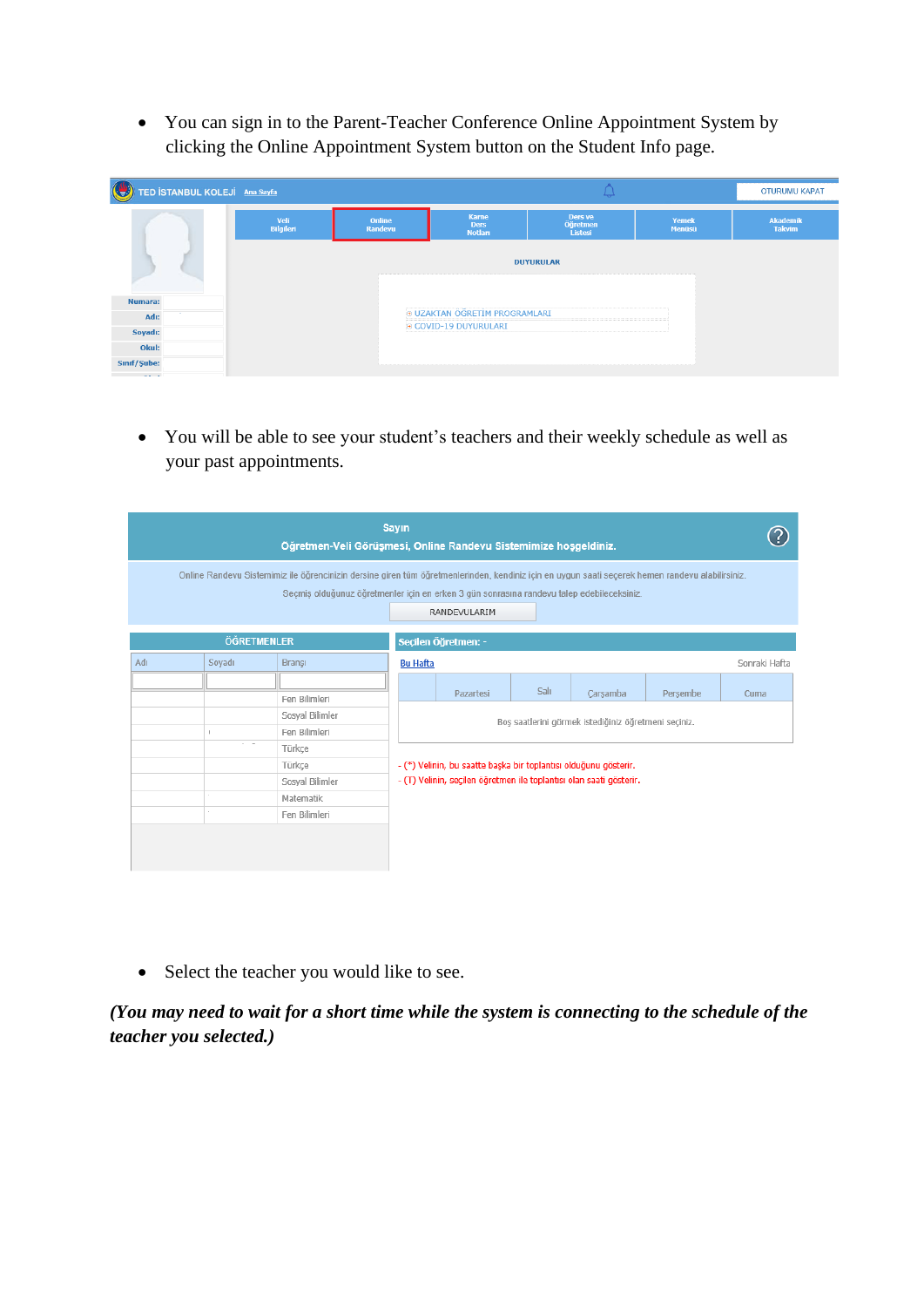|                                                                                                                                    | <b>Sayın</b><br>Öğretmen-Veli Görüşmesi, Online Randevu Sistemimize hoşgeldiniz.                                                                                                                                                                              |
|------------------------------------------------------------------------------------------------------------------------------------|---------------------------------------------------------------------------------------------------------------------------------------------------------------------------------------------------------------------------------------------------------------|
|                                                                                                                                    | Online Randevu Sistemimiz ile öğrencinizin dersine giren tüm öğretmenlerinden, kendiniz için en uygun saati seçerek hemen randevu alabilirsiniz.<br>Seçmiş olduğunuz öğretmenler için en erken 3 gün sonrasına randevu talep edebileceksiniz.<br>RANDEVULARIM |
| <b>ÖĞRETMENLER</b>                                                                                                                 | Seçilen Öğretmen: -                                                                                                                                                                                                                                           |
| Adı<br>Soyadı<br>Bransı                                                                                                            | Sonraki Hafta<br><b>Bu Hafta</b>                                                                                                                                                                                                                              |
| Fen Bilimleri<br>Sosyal Bilimler<br>Fen Bilimleri<br>$\omega$<br>Türkçe<br>Türkce<br>Sosyal Bilimler<br>Matematik<br>Fen Bilimleri | Persembe<br>Pazartesi<br>Cuma<br>20<br>※ Lütfen bekleyiniz<br>Bos saatlerby www.www.www.www.aheni seciniz.<br>- (*) Velinin, bu saatte başka bir toplantısı olduğunu gösterir.<br>- (T) Velinin, seçilen öğretmen ile toplantısı olan saati gösterir.         |

• You will see the convenient times for appointment on the table below.

**IMPORTANT:** *When you request an appointment from a teacher, the appointment can be made for a date 3 days later from the date you make the appointment at the earliest.* 

|                  | Seçilen Öğretmen: |             | (Sosyal Bilimler öğretmeni) |             |               |
|------------------|-------------------|-------------|-----------------------------|-------------|---------------|
| <b>Bu Hafta</b>  |                   |             |                             |             | Sonraki Hafta |
|                  | Pazartesi         | Salı        | Carsamba                    | Persembe    | Cuma          |
| 1                |                   | 08:25-08:45 |                             |             |               |
| $\overline{2}$   |                   | 08:45-09:05 |                             |             |               |
| 3                |                   | 09:12-09:32 |                             | 09:12-09:32 |               |
| $\overline{4}$   | 09:53-10:13       | 09:32-09:52 |                             | 09:32-09:52 | 09:22-09:42   |
| 5                | 10:16-10:36       |             | 09:59-10:19                 | 09:59-10:19 | 09:49-10:09   |
| $6 \overline{6}$ | 10:36-10:56       |             | 10:19-10:39                 | 10:19-10:39 | 10:09-10:29   |
| $\overline{7}$   | 10:59-11:19       | 10:46-11:06 |                             |             | 10:36-10:56   |
| 8                |                   | 11:06-11:26 |                             |             | 10:56-11:16   |
| $\overline{9}$   |                   |             |                             |             |               |
| 10               |                   |             |                             |             |               |
| 11               |                   |             |                             |             |               |
| 12               |                   | 12:33-12:53 | 12:33-12:53                 |             | 12:30-12:50   |
| 13               |                   |             | 12:53-13:13                 |             |               |
| 14               |                   |             | 13:13-13:33                 |             |               |
| 15               | 13:40-14:00       |             | 13:40-14:00                 |             |               |
| 16               | 14:00-14:20       |             | 14:00-14:20                 |             |               |
| 17               |                   |             | 14:27-14:47                 |             |               |
| 18               |                   |             | 14:47-15:07                 |             |               |
| 19               |                   | 15:14-15:34 | 15:14-15:34                 | 15:14-15:34 |               |
| 20               |                   | 15:34-15:54 | 15:34-15:54                 | 15:34-15:54 |               |

• As shown below, you can see the two-week schedules of the teachers.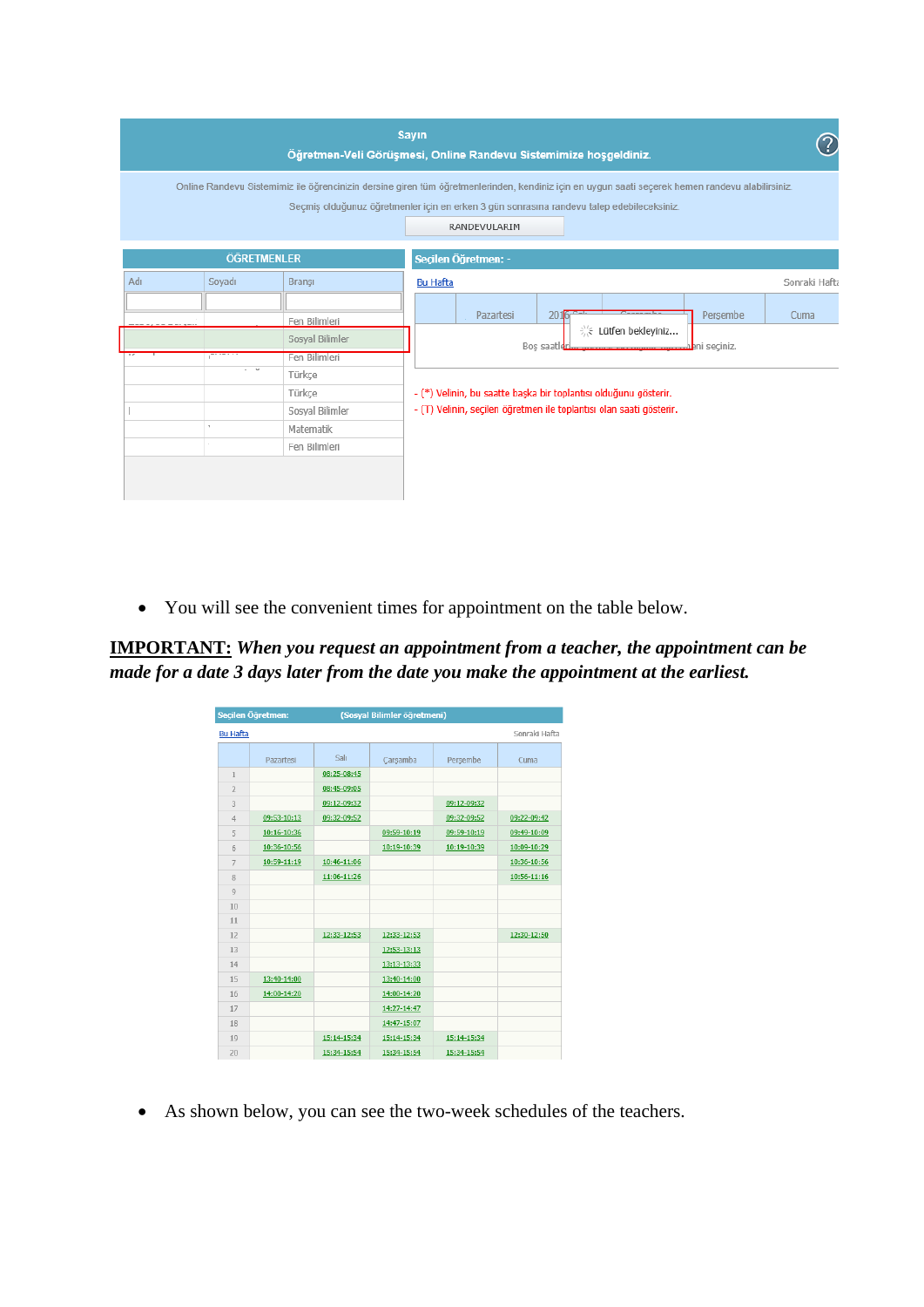|                 | Seçilen Öğretmen: |             | (Sosyal Bilimler öğretmeni) |          |               |
|-----------------|-------------------|-------------|-----------------------------|----------|---------------|
| <b>Bu Hafta</b> |                   |             |                             |          | Sonraki Hafta |
|                 | Pazartesi         | Salı        | Carsamba                    | Persembe | Cuma          |
|                 |                   | 08:25-08:45 |                             |          |               |
|                 |                   | 08:45-09:05 |                             |          |               |

• Select a convenient time from the teacher's schedule to make an appointment.

|                          | Seçilen Öğretmen: |                    | (Sosyal Bilimler öğretmeni) |             |               |
|--------------------------|-------------------|--------------------|-----------------------------|-------------|---------------|
| <b>Bu Hafta</b>          |                   |                    |                             |             | Sonraki Hafta |
|                          | Pazartesi         | Salı               | Çarşamba                    | Persembe    | Cuma          |
| $\overline{\phantom{a}}$ |                   | <b>UOIZO-UOITO</b> |                             |             |               |
| 2                        |                   | 08:45 19:05        |                             |             |               |
| 3                        |                   | 09:12-09:32        |                             | 09:12-09:32 |               |
| 4                        | 09:53-10:13       | 09:32-09:52        |                             | 09:32-09:52 | 09:22-09:42   |
| 5                        | 10:16-10:36       |                    | 09:59-10:19                 | 09:59-10:19 | 09:49-10:09   |
| 6                        | 10:36-10:56       |                    | 10:19-10:39                 | 10:19-10:39 | 10:09-10:29   |

You will see a form to be approved. The form will include the name of the teacher you selected and the date and time of the parent-teacher conference you request.

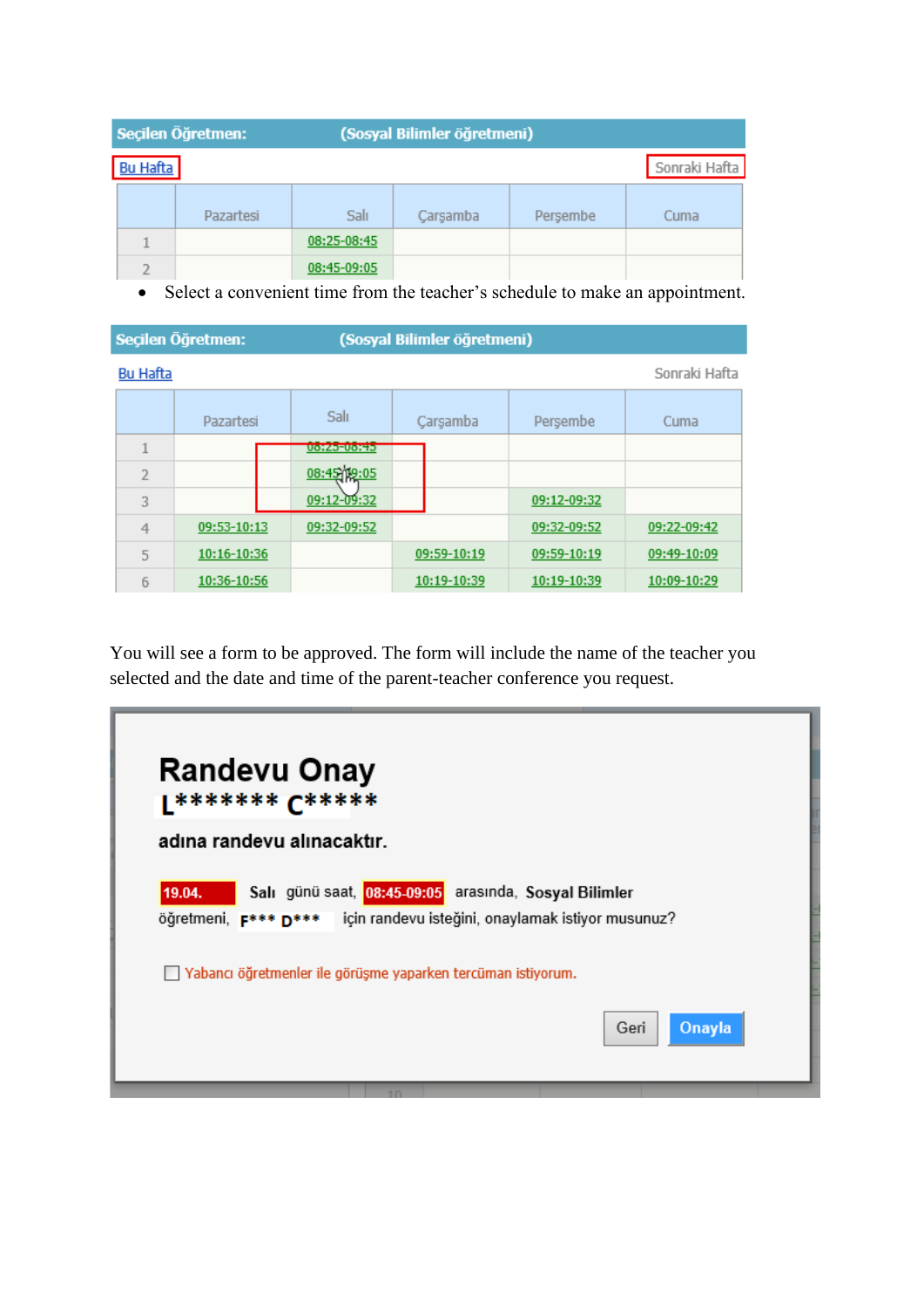• If you will have a conference with a foreign teacher and need translation help, tick the related box and click confirm. Thus, a translator will be ready to help you during the conference.



• When you confirm the above-mentioned form, the date and time you selected on the teacher's schedule will be reserved for you and the teacher will automatically be notified of the appointment. The reserved time will be highlighted in yellow as shown below.

|                | Pazartesi | Salı          | Çarşamba    | Persembe    | Cuma |
|----------------|-----------|---------------|-------------|-------------|------|
|                |           |               |             | 08:25-08:45 |      |
| $\overline{2}$ |           | T 08:45-09:05 | 08:45-09:05 | 08:45-09:05 |      |
| 3              |           |               | 09:12-09:32 | 09:12-09:32 |      |
| 4              |           |               | 09:32-09:52 | 09:32-09:52 |      |
|                |           |               |             | --------    |      |

**IMPORTANT: The program will ensure that your appointments do not overlap.** 

**If your appointments overlap even though the teacher's schedule is convenient, your request for appointment will not be accepted. In that case, you will see an image like shown below.** 

|   | Pazartesi   | Salı           | Carsamba    | Persembe    | Cuma        |
|---|-------------|----------------|-------------|-------------|-------------|
|   | 08:50-09:10 | 08:25-08:45    | 08:25-08:45 | 08:25-08:45 |             |
|   | 09:10-09:30 | $*08:45-09:05$ | 08:45-09:05 | 08:45-09:05 |             |
| 3 |             |                |             |             | 09:02-09:22 |
|   |             |                |             |             | 09:22-09:42 |

## **IMPORTANT:**

❖ You can see all of your appointments by clicking "MY APPOINTMENTS" button.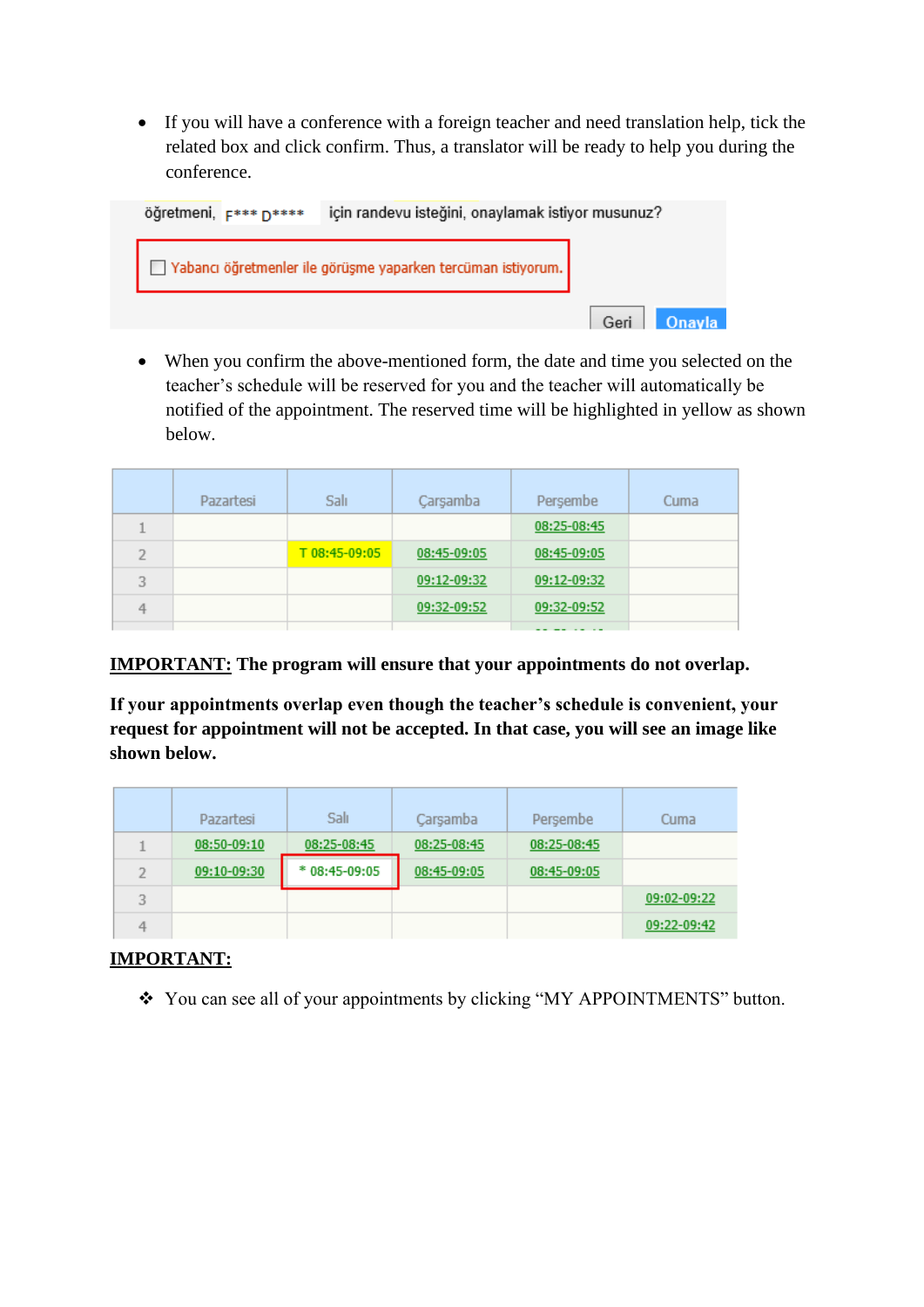|     |                    |               | <b>Sayın</b><br>Öğretmen-Veli Görüşmesi, Online Randevu Sistemimize hoşgeldiniz.                                                                                                                                                                                     |               |
|-----|--------------------|---------------|----------------------------------------------------------------------------------------------------------------------------------------------------------------------------------------------------------------------------------------------------------------------|---------------|
|     |                    |               | Online Randevu Sistemimiz ile öğrencinizin dersine giren tüm öğretmenlerinden, kendiniz için en uygun saati seçerek hemen randevu alabilirsiniz.<br>Seçmiş olduğunuz öğretmenler için en erken 3 gün sonrasına randevu talep edebileceksiniz.<br><b>RANDEVULARIM</b> |               |
|     | <b>ÖĞRETMENLER</b> |               | Secilen Öğretmen: -                                                                                                                                                                                                                                                  |               |
| Adı | Soyadı             | <b>Bransi</b> | <b>Bu Hafta</b>                                                                                                                                                                                                                                                      | Sonraki Hafta |

## ❖ Your appointments will be chronologically listed in My Appointments section beginning from the most recent one.

| Tarih    | Saat Aralığı | Öğretmenin Adı Soyadı                                                                                             | Öğretmenin Branşı     | İptal |
|----------|--------------|-------------------------------------------------------------------------------------------------------------------|-----------------------|-------|
| 19 Nisan | 08:45-09:05  | H***** G*******                                                                                                   | Bilişim Teknolojileri | O     |
|          |              | Henüz gerçekleşmeyen randevularınızı iptal etmek için, kaydın yer aldığı satırdaki İptal butonuna basabilirsiniz. |                       |       |
|          |              |                                                                                                                   |                       |       |
|          |              |                                                                                                                   |                       |       |
|          |              |                                                                                                                   |                       |       |
|          |              |                                                                                                                   |                       |       |
|          |              |                                                                                                                   |                       |       |
|          |              |                                                                                                                   |                       |       |
|          |              |                                                                                                                   |                       |       |
|          |              |                                                                                                                   |                       |       |
|          |              |                                                                                                                   |                       |       |
|          |              |                                                                                                                   |                       |       |

- ❖ You can cancel your appointments that have not taken place yet by clicking the button.
- ❖ The system allows you to make maximum one appointment with the same teacher in each semester. So, it is of great importance that you cancel your appointments if you will not be able to attend so you do not waste your conference chance.